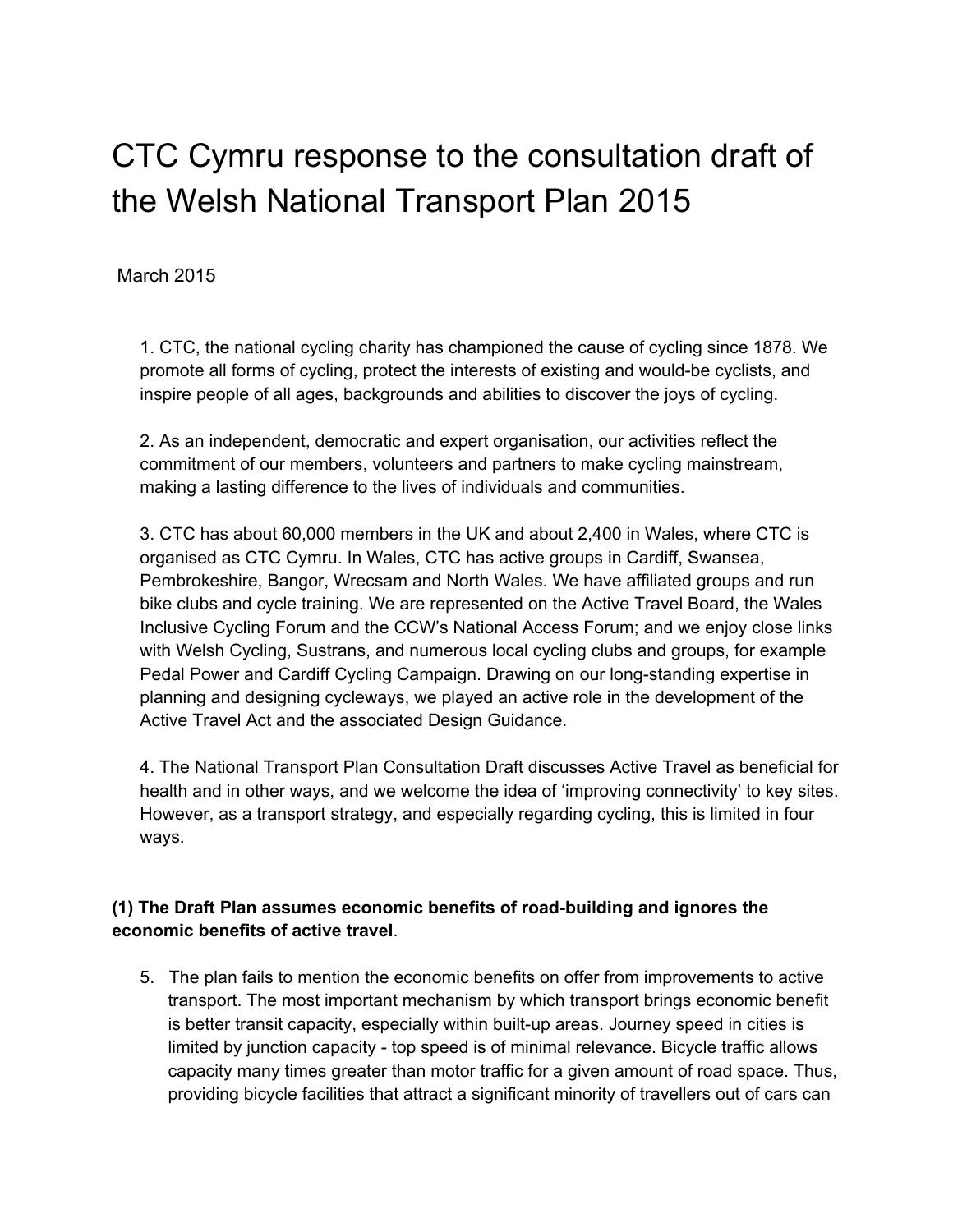reduce congestion by increasing throughput, and can reduce motor congestion indirectly by reducing the number of cars on the road. Reduced congestion and better throughput are accepted as leading directly to better economic performance. As a report for the Department of Transport in 2010 concluded:

'...the economic justification for investments to facilitate cycling and walking has been undervalued or not even considered in public policy decision-making... almost all of the studies report economic benefits which are highly significant, with benefit to cost ratios averaging 13:1'.

This is far higher than any motoring scheme is likely to offer.

- 6. On the other hand, it has been established clearly in a thorough review of all of the evidence that there are no automatic economic or employment benefits from expenditure on trunk roads – though policy-makers (like this Plan) often assume that this is obviously the case. Commonly there are no benefits at all, and almost universally any benefits are exaggerated (SACTRA 2010).
- 7. The assumed economic benefits of road building are not explained in the Plan, nor are the major economic benefits of active travel mentioned, marginalising the significance of active travel in the Plan and promoting old-fashioned myths about road-building. The DETR provides good guidance on calculating the value for money of transport schemes (DETR 2013); and in the Netherlands there are sophisticated tools in use to calculate the cost benefits of cycling infrastructure (Fietsberaad CROW, Tiemens 2015). The final version of the Plan should include a commitment, based on economics as well as the other benefits of active travel, to a dense, good-quality network of cycle facilities, as outlined in the guidance to the Active Travel Act.

#### **(2) Active Travel needs elaboration**

8. Active travel is a sensible and important policy which we support strongly. However, whilst it is the responsibility of local authorities, if the legislation is to meet its aims, the Government should be setting targets and prioritising. It is important that Government thinking is joined-up across departments on this as other matters.

#### **(3) Cycling is much more than the NCN**

9. Given, as the Plan states, the concern is with transport and not leisure cycling, then it is surprising to see so much emphasis on the NCN – which, by and large, was planned for and is used for leisure. Whilst we support the work of Sustrans, and many of our members are involved with that body, long-distance cycling (for example NCN4 to Fishguard) is not a